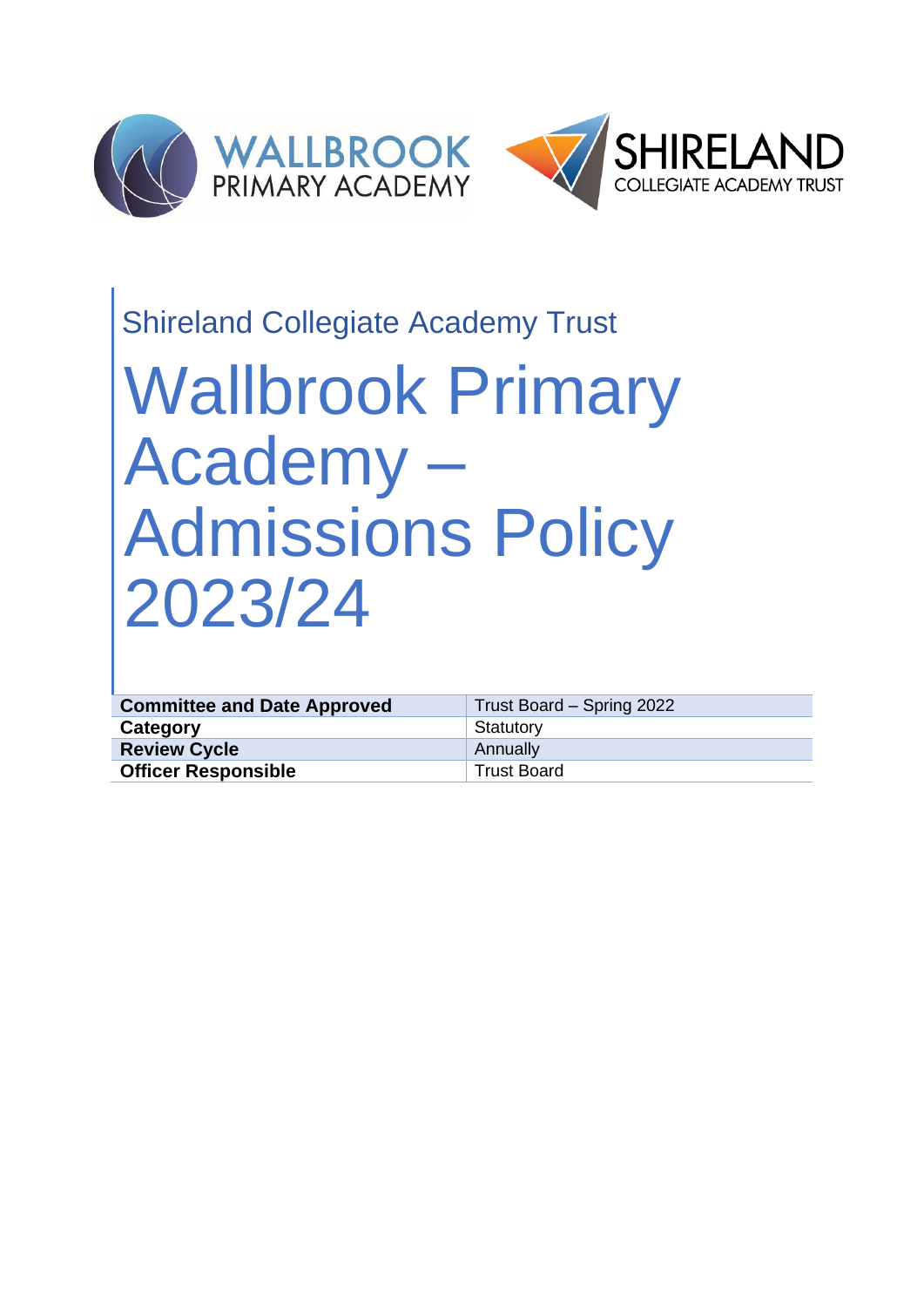### **Contents**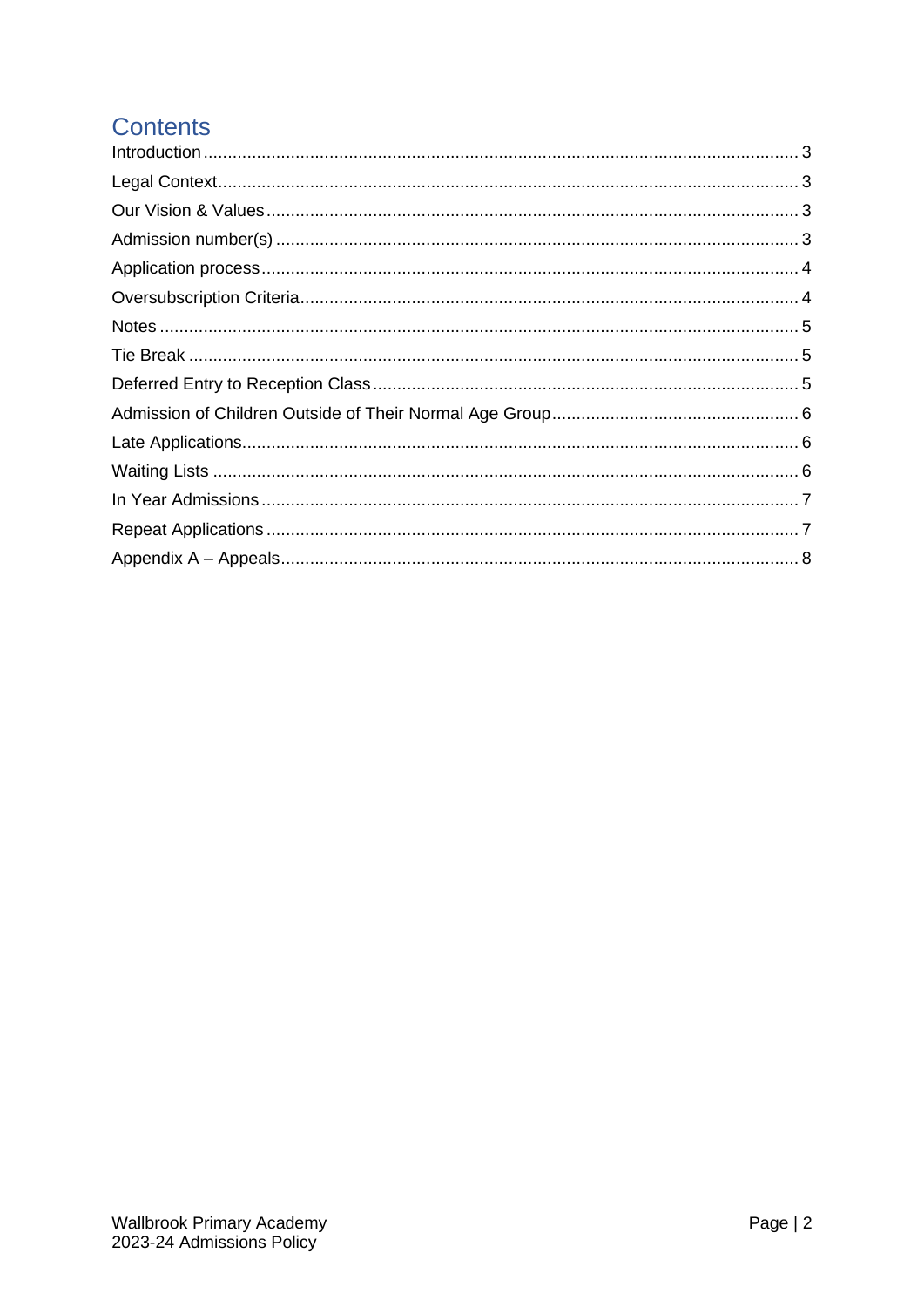#### <span id="page-2-0"></span>**Introduction**

Wallbrook Primary Academy (WPA) is a 4-11 primary school supported by Shireland Collegiate Academy Trust. It aims to provide a high-quality education for local children and prepare them for secondary school and beyond in a safe and welcoming environment.

Our inclusive admissions process will at all times be open, transparent and fair, and will meet the requirements of the national Schools Admissions Code, the Appeals Code and Admissions Legislation.

#### <span id="page-2-1"></span>**Legal Context**

- School Standards and Framework Act 1998 as amended by the Education Act 2002
- The Education (Co-ordination of Admission Arrangements) (Primary Schools) (England)(Amendment) Regulations 2012
- The Education (Admission of Looked After Children) (England)Regulations 2005
- School Admissions Code 2021

#### <span id="page-2-2"></span>**Our Vision & Values**

The Trust's vision is to provide exceptional educational opportunities for students to develop both their abilities and their respect for others. The Trust has three core beliefs:

- We believe that every pupil will have access to a whole education underpinned by academic rigour.
- We believe that every pupil should be equipped for today, tomorrow and their future lives, through teaching cutting-edge skills and the ability to discover the world and beyond.
- We believe that every pupil should be safe, happy, ambitious for themselves and respectful of all.

All of this is underpinned by a set of strong values that are central to the Trust Primary Academies. They are: **Excite / Explore / Excel**

#### <span id="page-2-3"></span>**Admission number(s)**

WPA is a one-form entry primary and as such has a Published Admission Number (PAN) of **30 pupils** for entry in Reception.

WPA will accordingly admit this number of pupils if there are sufficient applications. Where fewer applicants than the published admission number(s) for the relevant year group are received, places will be offered at the school to all those who have applied.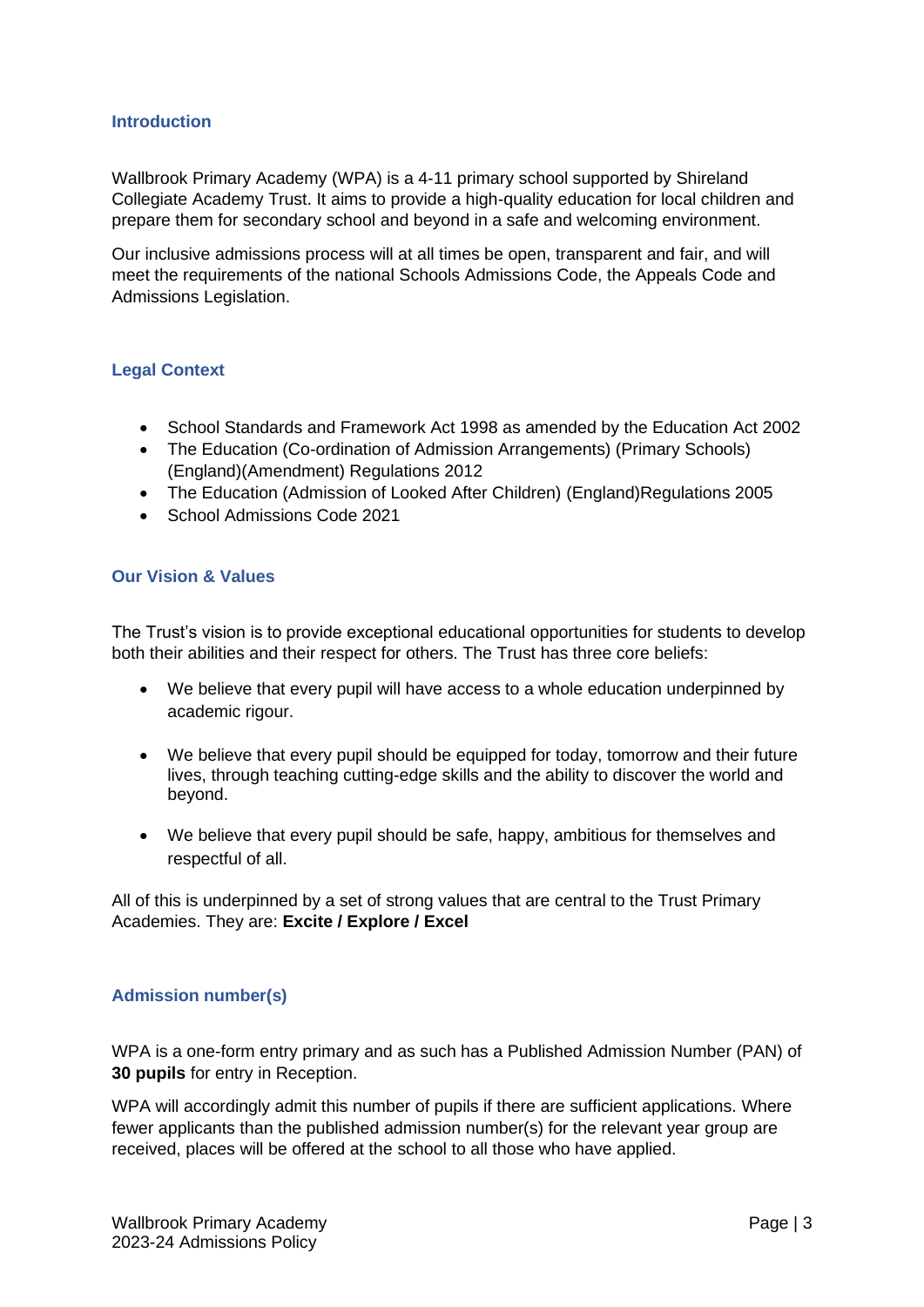In accordance with the law, children with an Education Health and Care Plan (EHCP) will be admitted to the school where the Local Authority (LA) has specifically named WPA as the most appropriate placement.

#### <span id="page-3-0"></span>**Application process**

WPA will process applications inside the normal LA process for co-ordinating school offers. To apply for a place at WPA in the normal admissions round, an application must be submitted to LA in which you live naming "Wallbrook Primary Academy" on the application form.

As applications to WPA are part of the LA's co-ordinated admissions arrangements, parents/carers will be offered a place at one school. If you applied online, you will be able to log onto your account and view your offer. Where applications have been made via a paper copy of the form, an offer letter will be sent in the post with second class postage on the national offer day.

Those that are not offered a place at WPA will be informed on the national offer day and will be offered a place at an alternative school by the LA.

#### <span id="page-3-1"></span>**Oversubscription Criteria**

When WPA is oversubscribed, after the admission of pupils with an EHCP naming the school, priority for admission will be given to those children who meet the criteria set out below, in priority order:

- **1.** Looked after children and children who were previously looked after but immediately after being looked after became subject to adoption, a child arrangements order, or special guardianship order. This includes children who appear to have been in state care outside of England and ceased to be in state care as a result of being adopted<sup>1</sup>
- **2.** Priority will next be given to children with a 'serious and ongoing medical condition' where WPA is deemed the most appropriate school to meet the condition.

*(Parents must provide supportive information from their child's Hospital Consultant at the time of application to be considered under this criterion. This supportive information should include information about the needs of the child and should detail the difficulties the child would experience if they attended another school. Parents should also indicate why WPA is the most appropriate to meet their child's medical condition rather than any other school. The Trust will not seek to obtain medical evidence on behalf of parents.)* 

**3.** Priority will next be given to children who have a brother/sister, half-brother/sister (where the children share one common parent), or stepbrother/stepsister, living at the same address and who will still be attending WPA in the academic year 2023/24 academic year.

 $1$  A looked after child is a child who is (a) in the care of a local authority, or (b) being provided with accommodation by a local authority in the exercise of their social services functions as defined by section 22 (1) of the Children Act 1989 at the time of making the application for a school place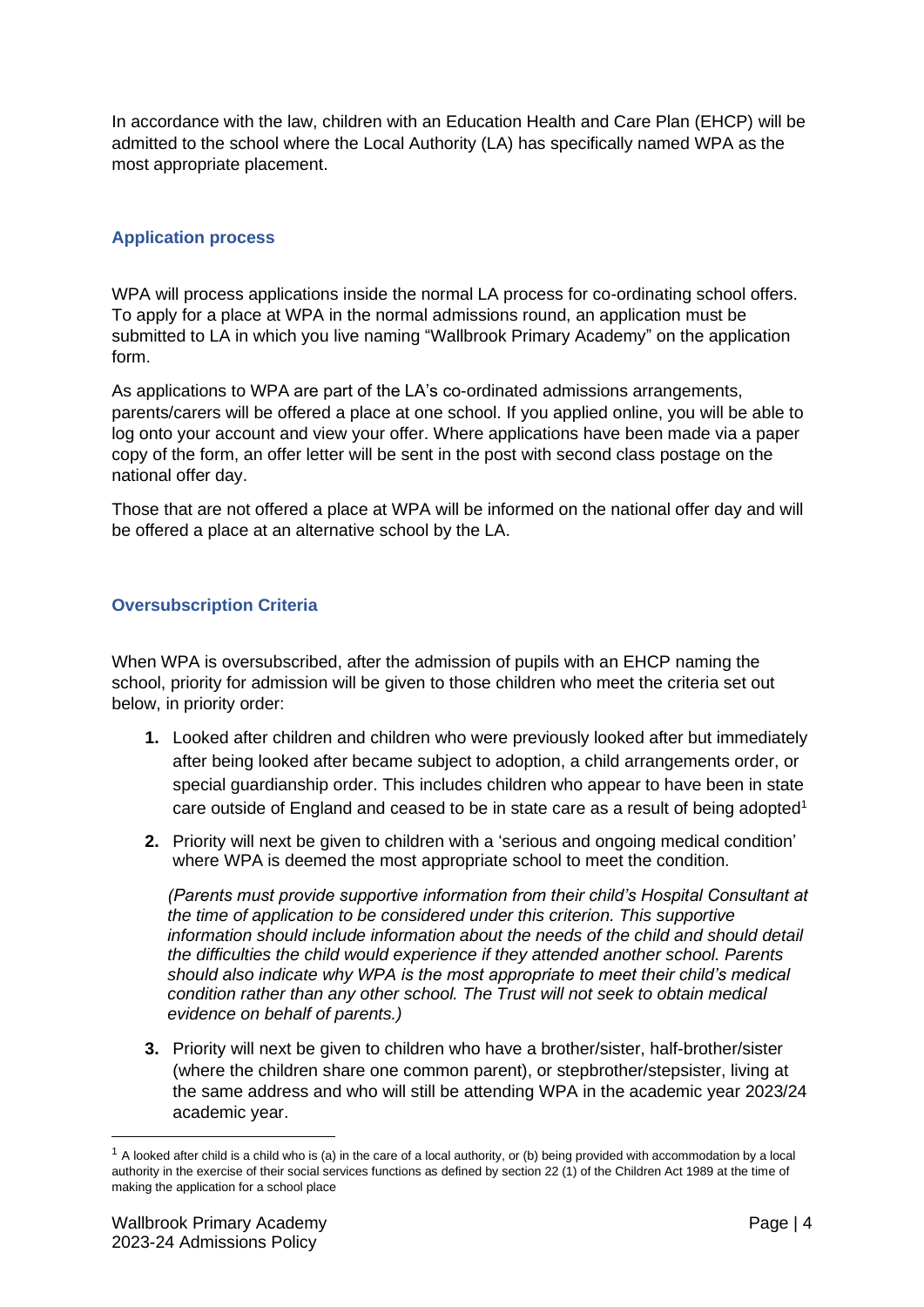**4.** Any places that remain available once the above applicants have been admitted, will be filled according to those children who live closest to the school, determined by a straight-line measurement in metres, from the home address to the main entrance of the school.

#### <span id="page-4-0"></span>**Notes**

- Any child not obtaining a place will be advised about the independent appeals process.
- Definition of brother or sister also relates to adopted or fostered children living at the same home address.
- The home address is considered to be the child's (along with their parents') genuine principal place of residence at the time of the allocation of places i.e where they are normally and regularly living. If a child is resident with friends or relatives (for reasons other than guardianship), the friends or relatives' address will not be considered for allocation purposes.
- Where parents have shared responsibility for a child, and the child lives with both parents for part of the school week, then the home address will be determined as the address where the child lives for the majority of the school week. Parents will be required to provide documentary evidence to support the address they wish to be considered for allocation purposes. At least one item of proof must demonstrate where the child lives. It is expected that parents will agree on school places before an application is made, and it may be necessary to request evidence from you to confirm that this is the case. The school is not in a position to intervene in disputes between parents over school applications and will request that these are resolved privately.

#### <span id="page-4-1"></span>**Tie Break**

If two or more applications to WPA cannot be separated by the oversubscription criteria, random allocation will be undertaken by a body that is unconnected from the Academy Trust as a tie break to decide who will be admitted.

Random allocation will not be applied to multiple birth siblings (twins and triplets etc) from the same family tied for the final place. We will admit them all, as permitted by the infant class size rules and exceed the PAN.

#### <span id="page-4-2"></span>**Deferred Entry to Reception Class**

Parents have the right to retain a place offered and request that their child be admitted to Reception Class later during the 2023/2024 academic year or until the term in which the child reaches compulsory school age if they so wish. Parents can also request that their child takes up the place part-time until the child reaches compulsory school age.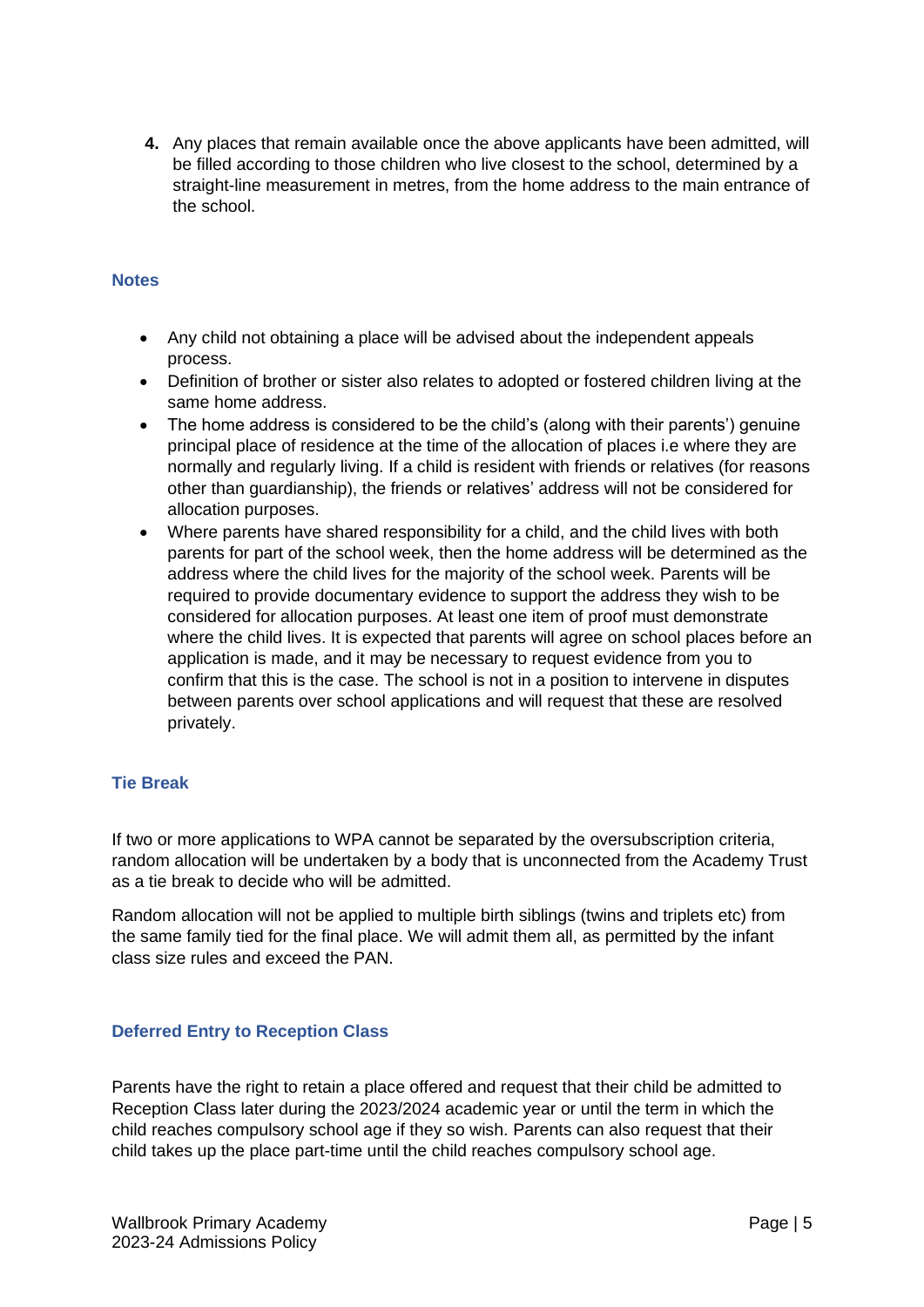#### <span id="page-5-0"></span>**Admission of Children Outside of Their Normal Age Group**

Parents may seek a place for their child outside of their normal age group, for example, if the child is gifted and talented or has experienced problems such as ill health. Parents should make their application to the Academy Trust setting out the reasons why they believe their child should be taught outside of their chronological age group.

In addition, the parents of summer born children may choose not to send that child to school until the September following their fifth birthday and may request that they are admitted out of their normal age group – to Reception rather than Year 1. These parents will need to make an application alongside children applying at the normal age which should explain why it is in the child's best interest to be admitted outside of their normal age which should include information such as professional evidence as to why this is the case and why an exception should be made in the case of the child. A decision as to whether this is an appropriate course of action will be made by the Academy Trust who will take into account the circumstances of the case. Parents do not have the right to insist that their child is admitted to a particular year group.

#### <span id="page-5-1"></span>**Late Applications**

Preferences that are received after the closing date for receipt of applications will only be considered after applications that were received within the deadline have been dealt with.

There will, however, be exceptional circumstances in which a late application will be considered alongside those applications that were made within the deadline.

In each circumstance supportive documentary evidence must be provided by the parent / carer at the time of application.

#### <span id="page-5-2"></span>**Waiting Lists**

If WPA is oversubscribed and children have been refused admission because other children have a higher priority for admission under the published admissions criteria, then those applicants who are unsuccessful will be asked if they wish to be placed on a waiting list.

Children on the waiting list will be ranked in accordance with the published admissions criteria and the list will operate from the point of allocation until the 31st August 2024. After this point the waiting list will no longer be in operation and places that become available will be allocated on a first come first served basis. If more than one application is received at the same time, the oversubscription criteria, will be used to determine which applicant will have the place.

Inclusion on the waiting list does not mean that a place will eventually become available.

A child's position on a waiting list is not fixed and is subject to change during the year i.e. they can go up or down the list.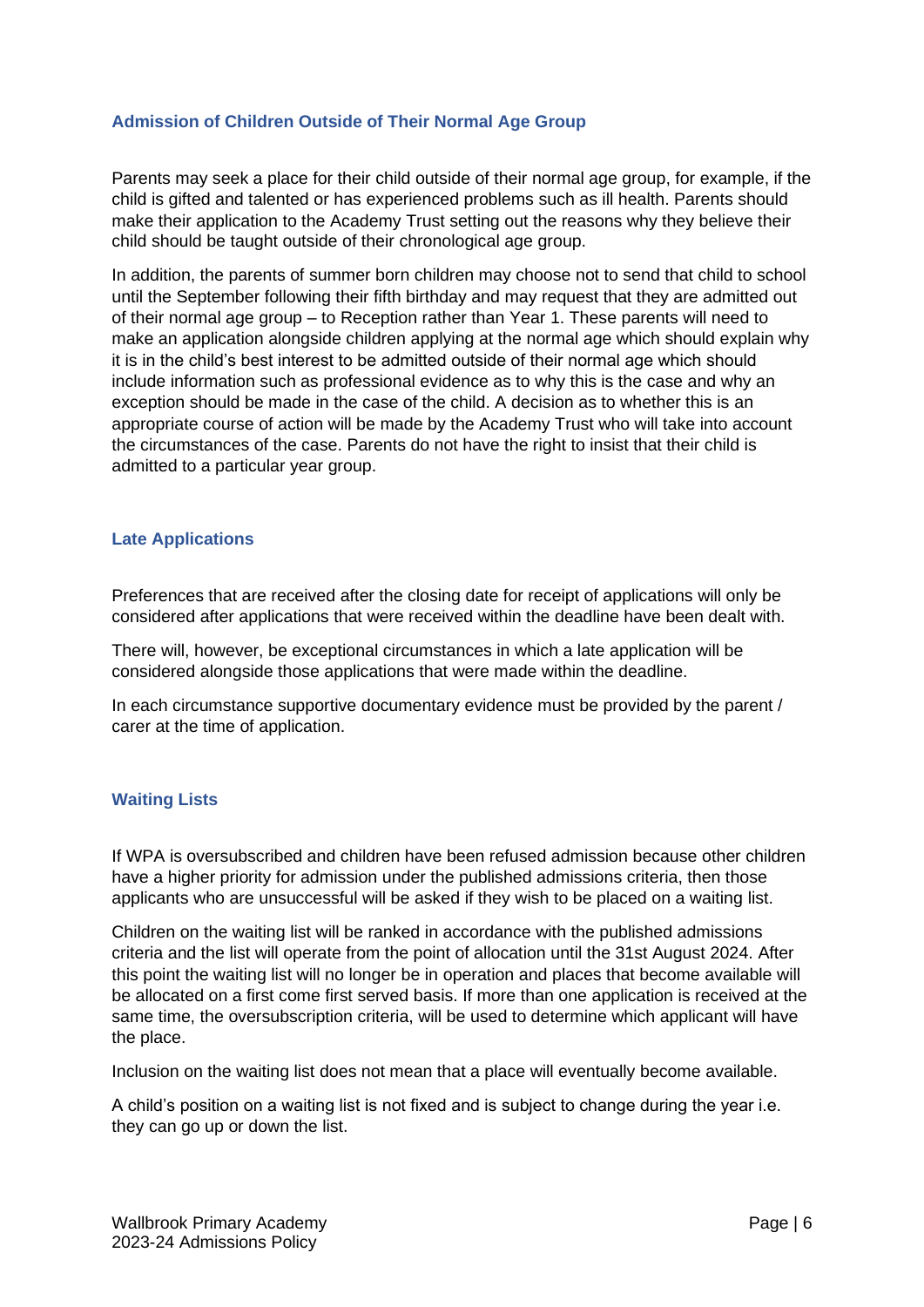Places that become available between the point of allocation and 31 August 2024 will be offered to children according to their ranking on this list i.e those ranked highest will be offered first.

#### <span id="page-6-0"></span>**In Year Admissions**

An application can be made for a place for a child at any time outside the normal admission round and the child will be admitted where there are places available. To apply for a place other than the normal intake into the reception class, parents must apply using the in-years application form. Please contact Dudley Local Authority to obtain this mid-year application form.

Where there are places available but more applications than places, the published oversubscription criteria, as set out for the normal round of admissions, will be applied.

Parents will be advised of the outcome of their application in writing from the Dudley Local Authority and, where the decision is to refuse their child a place, have the right to appeal to an independent appeal panel.

#### <span id="page-6-1"></span>**Repeat Applications**

It is not The Trust's Policy to consider repeat applications in the same academic year unless there have been significant and material changes in the circumstances of the applicant